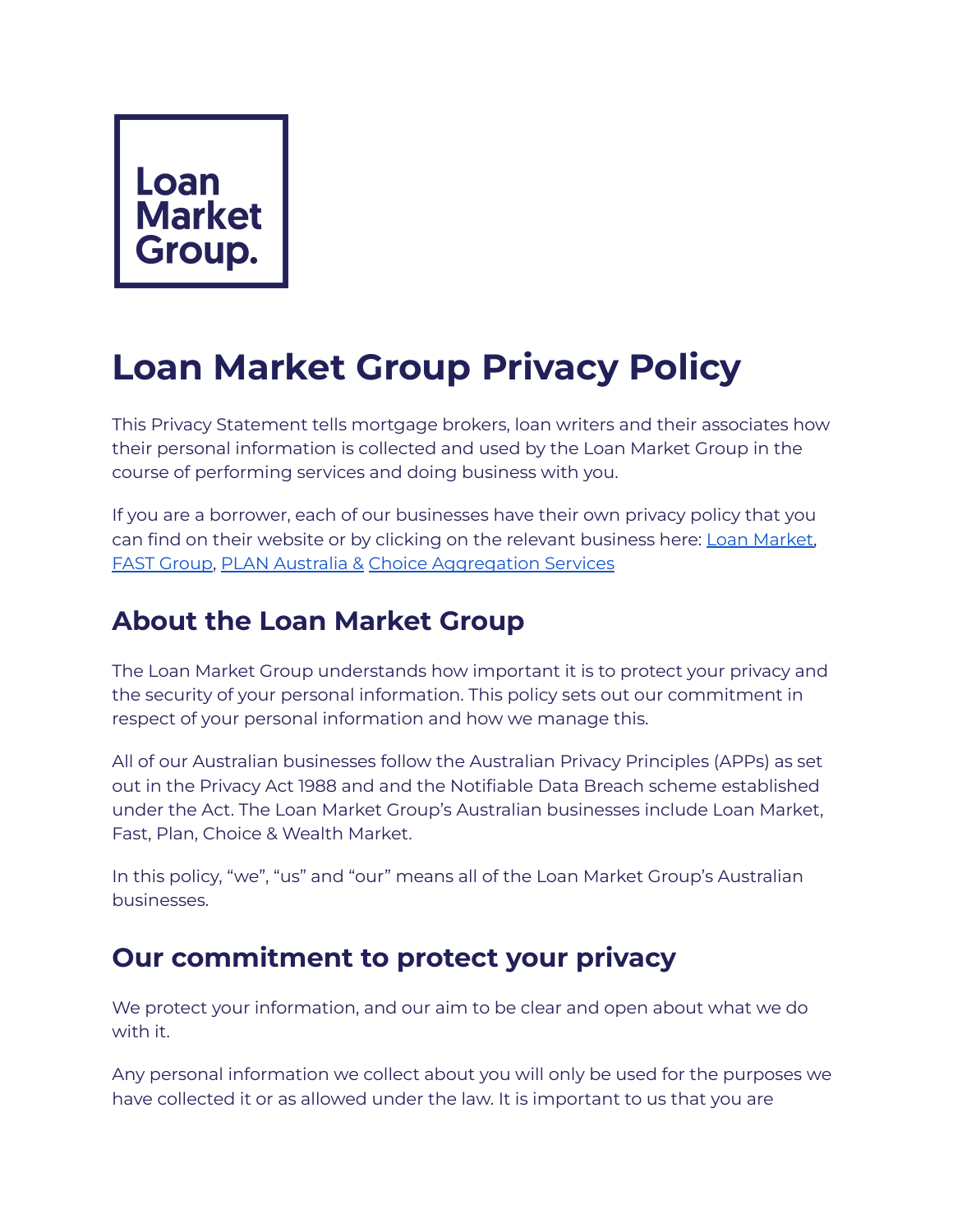confident that any personal information we hold about you will be treated in a way which ensures protection of your personal information.

Periodically we will update our privacy policy. You can always find the most up-to-date version on our websites. By using our services, you consent to the terms of this Policy and agree to be bound by it.

#### **What Information do we collect?**

We collect most personal information directly from you, whether in person, on the phone, electronically or if you deal with us in some other way.

When we refer to **personal information** we mean information or an opinion from which your identity is reasonably apparent. Typically this will refer to:

**Identification Information** - this may include your name, date of birth, address, account details, employment history, qualifications and any other information we may need to identify you.

**Financial Information** - this typically includes details such as your tax file number and bank account, superannuation or insurance policy information. If we collect government identifiers, such as your tax file number, we do not use or disclose this information other than required by law. We will never use a government identifier in order to identify you.

**Credit related information** - information such as details relating to credit history, credit capacity, and eligibility for credit ('credit worthiness').

**Sensitive Information** - the personal information we collect may also include sensitive information — such as information about your religion, ethnicity, health or criminal record. The Privacy Act protects your sensitive information and we will generally only collect this information from you if it is reasonably necessary and with your consent.

Over the course of our relationship with you, we may also collect and hold additional personal information about you, including transactional information, complaint or enquiries about your product or service.

#### **Why we collect your personal information**

We collect your personal information primarily for the purposes of: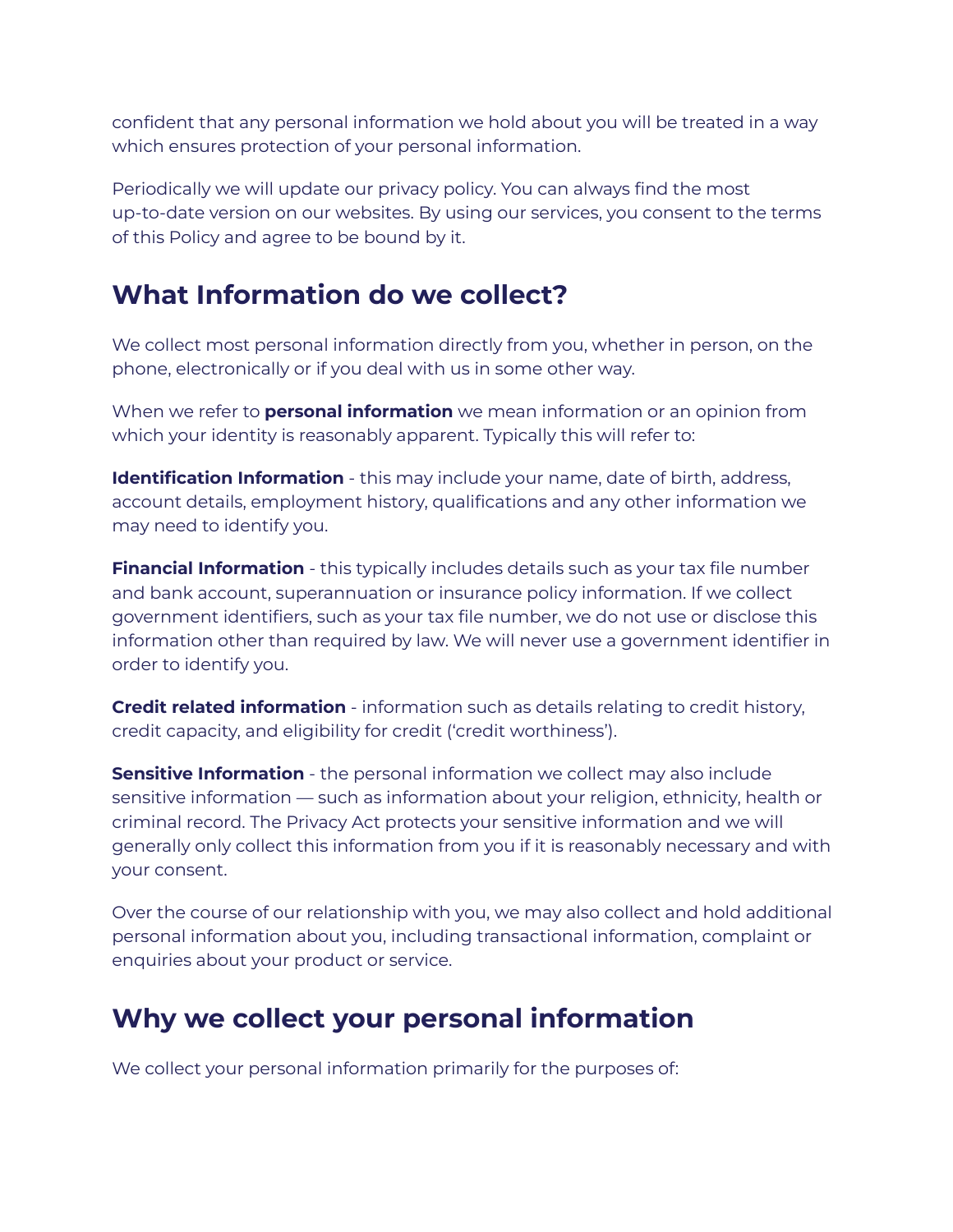- Joining the Loan Market Group
- Managing our relationship with you and others, including lenders
- Ensuring we meet the relevant regulatory requirements & comply with all relevant laws
- To pay & manage your commissions
- Improve our service to you and your experience with us
- For the purposes of direct marketing and managing our relationship with you
- To offer you other products and services by ourselves or from other organisations that provide products or services used or marketed by us that we feel will be of value to you - if you do not wish to receive this information, you may decline to receive this by contacting us at compliance@loanmarket.com.au and we will take all reasonable steps to meet your request at the earliest possible opportunity.

#### **Do we disclose your personal information?**

We will only disclose that information that is required, and take all reasonable steps to ensure that your personal information is handled in accordance with the Australian Privacy Principles.

We may disclose your personal information:

- to other parts of the Loan Market Group or related entities;
- to industry bodies, referees or identity verification services.
- to our panel lenders;
- to other organisations that are involved in managing or administering our services such as third party suppliers;
- to associated businesses that may want to market products to you;
- to companies that provide information and infrastructure systems to us;
- to anybody who represents you, such as lawyers and accountants;
- to anyone, where you have provided us consent;
- where we are required to do so by law or;
- to investors, agents or advisers, or any entity that has an interest in our business;

Prior to disclosing any of your personal information to another person or organisation, we will take all reasonable steps to satisfy ourselves that:

(a) the person or organisation has a commitment to protecting your personal information at least equal to our commitment, or

(b) you have consented to us making the disclosure.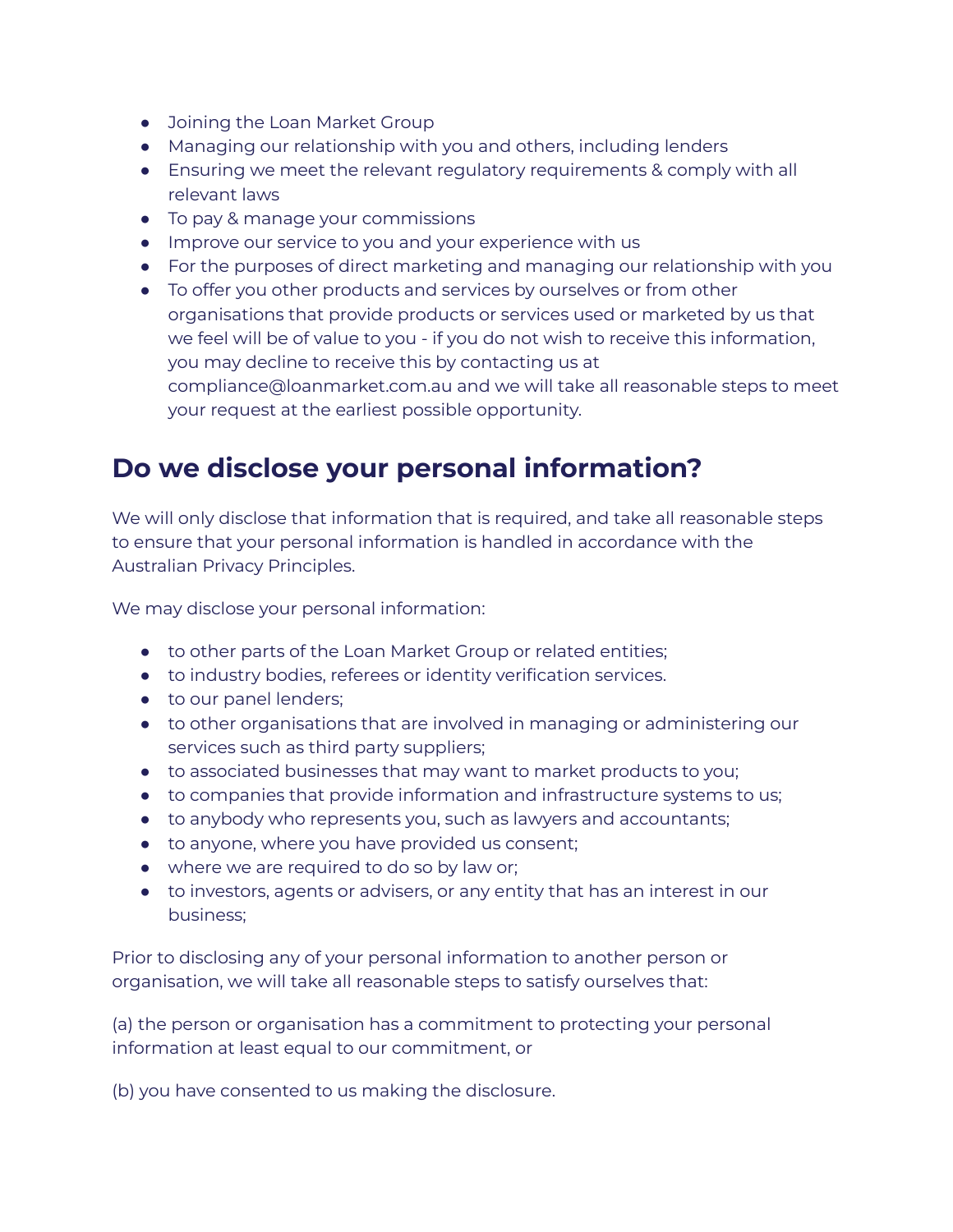### **Transfer of Information Overseas**

We may disclose personal information to our related entities, third party suppliers and service providers located overseas for some of the purposes listed above. We take reasonable steps to ensure that the overseas recipients of your personal information do not breach the privacy obligations relating to your personal information.

Further, we will only transfer personal information we have collected about you overseas, if permitted to do so under the Australian Privacy Principles.

We may disclose your personal information to entities located outside of Australia, including the following:

- our data hosting and other IT service providers, located in various countries; and
- other third parties located in various foreign countries, including New Zealand, the Philippines & USA.

Your personal information may also be stored in the cloud in an overseas country. As electronic or networked storage can be accessed from various countries via an internet connection, it is not always practicable to know in which country your information may be held.

In the event that a disclosure is made in an overseas country, while they will often be subject to confidentiality or privacy obligations, they will not always follow the particular requirements of Australian privacy laws.

## **Updating, accessing & correcting your personal information**

It is important to us that the personal information we hold about you is accurate and up to date. During the course of our relationship with you we may ask you to inform us if any of your personal information has changed.

We will provide you with access to the personal information we hold about you. You may request access to any of the personal information we hold about you at any time. We may charge a fee for our costs of retrieving and supplying the information to you.

There may be situations where we are not required to provide you with access to your personal information, for example, if the information relates to existing or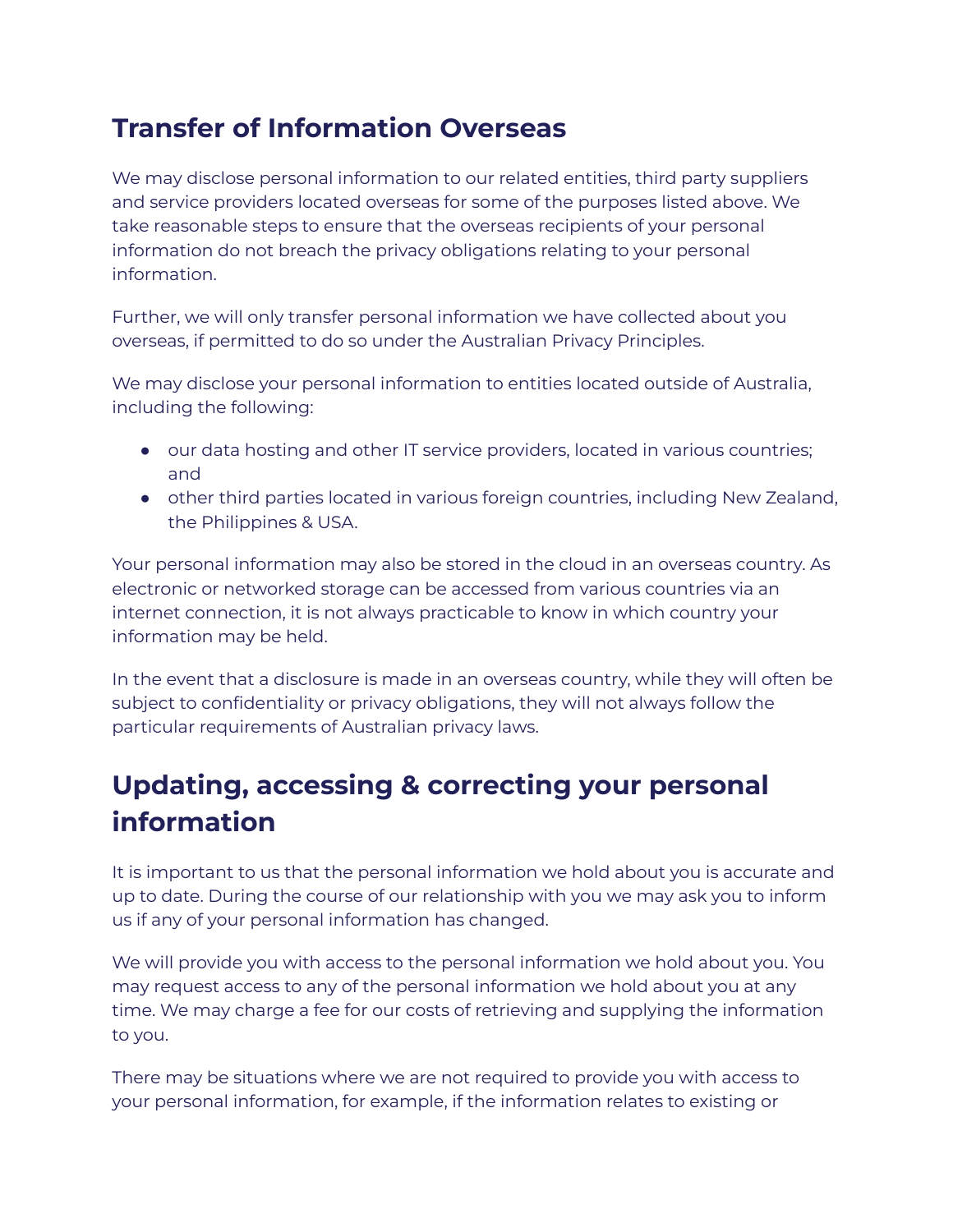anticipated legal proceedings. An explanation will be provided to you if we deny you access to the personal information we hold about you.

If you wish to make any changes to your personal information, you may contact us. We will generally rely on you to ensure the information we hold about you is accurate or complete. If any of the personal information we hold about you is incorrect, inaccurate or out of date you may request that we correct the information. If appropriate, we will correct the personal information. Where reasonable, and after our investigation, we will provide you with details about whether we have corrected the personal information within 30 days.

If for any reason we refuse to correct personal information we will provide you with our reasons for not correcting the information.

#### **How do we protect your information?**

We store information in different ways, including in paper and electronic form. The security of your personal information is important to us and we take reasonable steps to protect it from misuse, interference and loss and from unauthorised access, modification or disclosure.

We keep personal information only for as long as is reasonably necessary for the purpose for which it was collected or to comply with any applicable legal or ethical reporting or document retention requirements.

All Loan Market Group employees have confidentiality requirements and access to your information is restricted to those employees whose job requires that information.

Access to our premises are controlled and computer systems have electronic security systems such as firewalls and data encryption.

We will also take reasonable steps to destroy or de-identify your personal information when your personal information is no longer required for our business purposes.

#### **Complaints & Further Information**

If you are dissatisfied with how we have dealt with your personal information we want to hear from you. You can contact our complaints officer at [resolutions@loanmarketgroup.com](mailto:resolutions@loanmarketgroup.com)